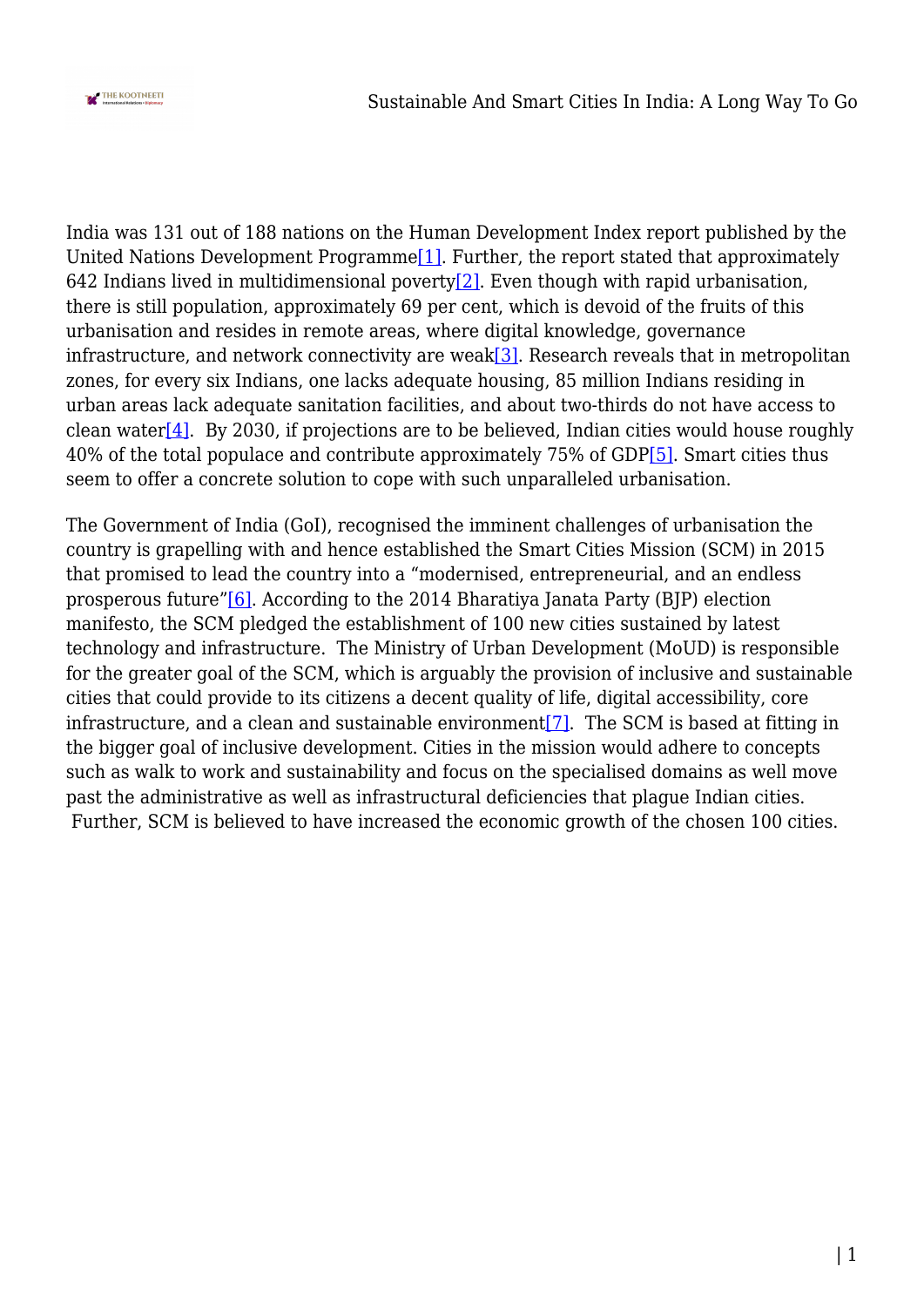



Gurugram, India

Cities in India are sites of crushing digital divide, exclusions from social services, poverty, and inequality. Digital literacy levels in India are also low with only 18% of the population able to use the Internet. Access to digital space by some individuals may lead to or magnify exclusions. This is because some population's' preferences and behaviours may receive minimal or no attention when influential actors choose to redistribute goods and alter private and public institutes  $[8]$ . Although the government is aimed at promoting smart cities, it is the citizens who create them. Research also reveals that smart cities can only be enabled by smart citizens MoUD in February 2016 declared that the 100 Smart Cities challenge had begun the procedure of "cityzens becoming netizens." Further, it recounted that approximately 15.2 million individuals had taken part in the Smart City plans' arrangement at varying stages. According to Datta, there is currently a change "from the ordinary citizen to the entrepreneurial, judicious, and tech-savvy citizen, including those who engage and benefit from online systems, such as actively tweeting about the maintenance issues of the city". This shift is aimed at putting more emphasis on the 'smart citizen.' However, some populations still lack access to indispensable services. Therefore, it is important to understand whom smart citizens is referring to [\[9\].](#page--1-0)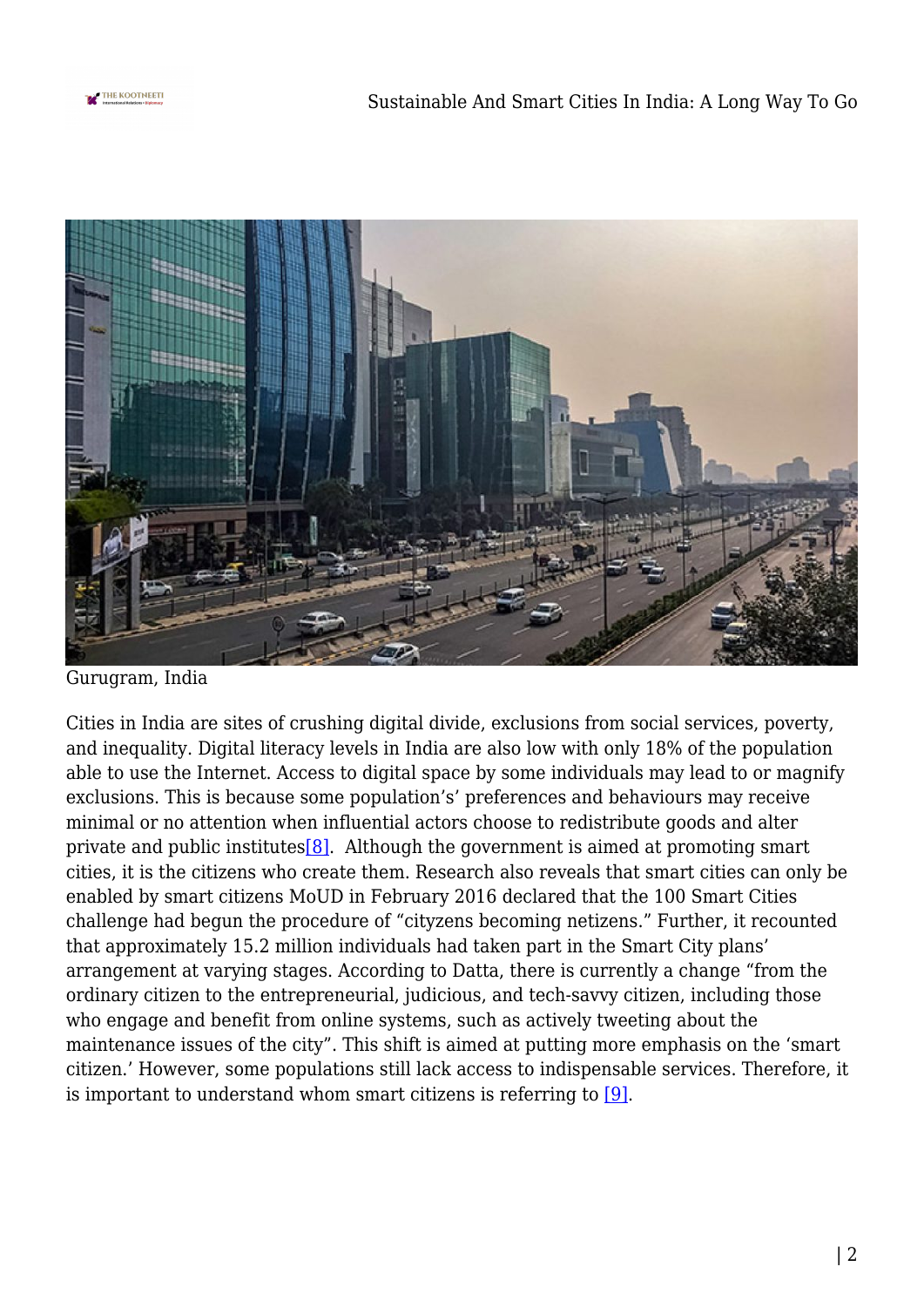



Chandigarh, India

It is not clear whether smart cities will be inclusive of the populace that is on the verge of the environmental, social, or political frontiers of the previously existing cities or whether its success will be based on whom they exclude, whether the substantial lower-middle class and poor populace in India will fit in smart cities and if these technology-based innovations will be useful to them. The tech interventions (smart city missions) can create or magnify exclusions and may simply be irrelevant for the critical issues of poverty and inequality (including spatial forms) as mentioned above. The harsh reality is that India is far from achieving "inclusiveness" as various factors come into play (caste, class, gender, religion) when it comes to accessibility of resources or public utility services in India. The most important task is to produce mechanisms that empower everyone and brings to the forefront the vulnerabilities and challenges of different groups that include the poor, the women, the elderly, children, disabled and the religious and ethnic minorities. It is necessary to highlight the problems in accessibility, affordability, availability of public spaces for these groups and how they use these shared resources in their everyday lives. For smart cities, in India's case, policymakers should be wary of who stays in these cities and who can enjoy these services and whose access is compromised because of the societal divides present in the country. A city, thus, should aim at being smart and inclusive; it should stress on "equity" and move towards achieving the UNSDG of "leaving no one behind", but also focus